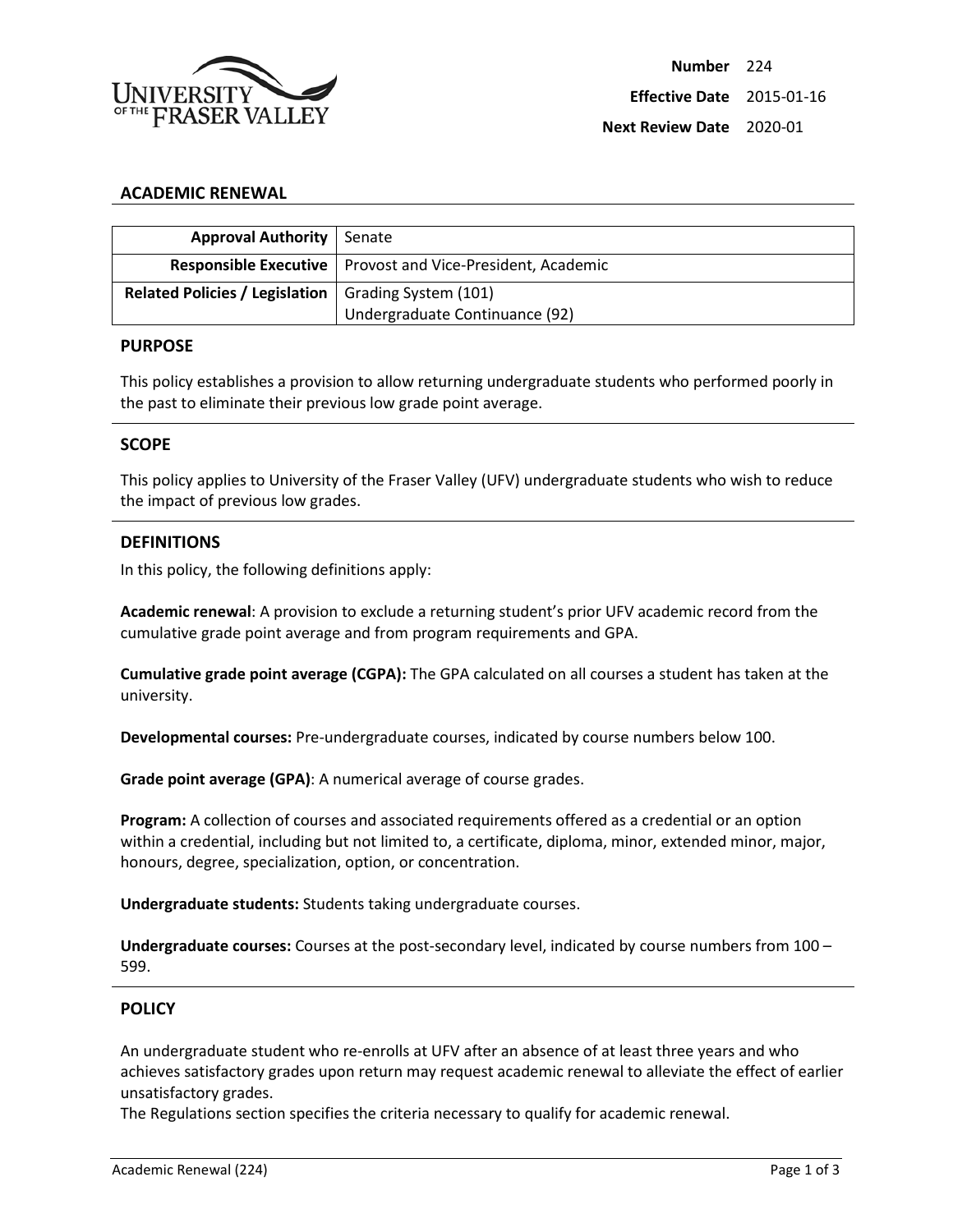Academic renewal, if approved, excludes all undergraduate UFV courses taken prior to re-admission, including passed courses, from the calculation of CGPA and program requirements.

Academic renewal shall be applied to a student's record only once.

# **REGULATIONS**

## **Criteria for academic renewal**

All of the following are required for academic renewal:

- The student has returned to UFV undergraduate studies after at least three years (36 months) absence from enrollment in UFV undergraduate courses. Enrollment in developmental courses during this period will not affect eligibility for academic renewal.
- The student's UFV undergraduate CGPA was below 2.0 at the time of re-admission.
- The student has completed at least 15 UFV undergraduate credits applicable to the GPA, with a minimum 2.0 GPA calculated on all undergraduate courses attempted since re-admission.
- The student has consulted with a program advisor or an educational advisor to ensure they are aware of all the implications of academic renewal.
- The student requests academic renewal through the Office of the Registrar.

Academic renewal will not be considered once a student has graduated with a UFV credential, except when a student has completed a non-credit or developmental level certificate; provided that none of the undergraduate courses from the initial attendance period were used for the credential, the student will remain eligible for academic renewal

## **Approval for academic renewal**

- The registrar or designate will approve academic renewal requests based on the eligibility criteria and will notify the student.
- Once approved, academic renewal is not reversible.

Failure to meet the eligibility criteria as stated is not grounds for appeal. However, if a student feels the process was unfair, the decision may be appealed to the dean responsible for the student's current program. The dean's decision is final.

## **Effects of academic renewal**

When academic renewal is approved:

- The grades from all undergraduate courses taken at UFV prior to the three-year absence from UFV will be excluded from the calculation of the student's CGPA. There is no effect on transfer credit recorded on the student's record.
- All undergraduate courses and grades will remain on the student's academic record (transcript) so that a true and accurate academic history is retained. The transcript will show that these courses are excluded from the CGPA calculation and that academic renewal has been granted.
- The courses excluded from the CGPA, including passed courses, will not be used to meet any graduation requirements, including residency requirements. If the student requires any excluded course to meet a program requirement, they will be required to repeat it.
- The courses excluded from the CGPA will not be used in the calculation of GPA for admission to UFV programs, however, all program admission requirements or re-admission policies, if applicable, still apply.
- The student's academic standing will not be directly affected by academic renewal. Any